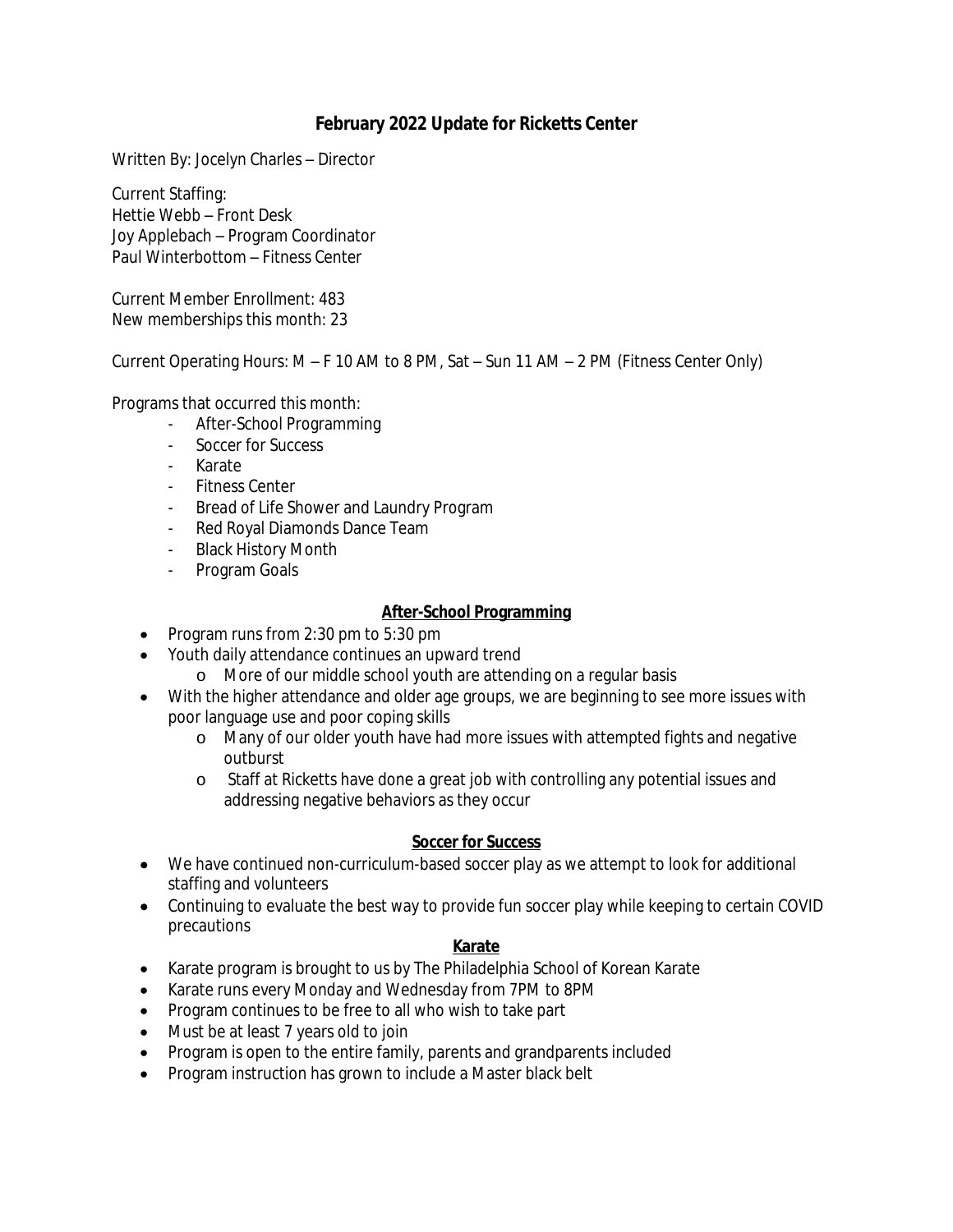o Once a week the usual program instructor is accompanied by a Master black belt to help with the more advanced students

## **Fitness Center**

- The Fitness Center has seen steady participation throughout the month
- Daily attendance averages between 10 to 15 participants a day
- Outdoor Boot Camp continues to be on hold do to current COVID 19 numbers
- Upgrades to facility equipment continue throughout the month
- Partnership with Community Health & Dental continues to grow
	- o An open house/joint health event has been planned for March 12th
	- o Intended to display the partnership between both organizations and to introduce clients in Community Health & Dental's health program to the Ricketts Center and our Health and Wellness programming

## **Bread of Life Shower and Laundry Program**

- Shower program runs every Tuesday and Thursday night from 6 to 8:30 PM
- Sign-ups for the program seem to be steady but participation continues to be slow
- Those wishing to use the laundry services has increase
	- o Where we would see maybe one person a week or every 2 weeks signing up, now there is someone scheduled each program night

## **Red Royal Diamond Dance Team**

- Program runs Mondays and Wednesdays from 5:30 to 7:00
- New enrollment began February 16<sup>th</sup>
	- **o** Everyone was made to re-enroll to the program
	- **o** It was a first come, first serve basis
	- **o** 35 total spots were open

## **Black History Month Programming**

- In honor of black history month, the Ricketts Center was decorated with dozens of photos and information on influential African Americans throughout history
- An event was held on the last day of the month, February 28<sup>th</sup>, by Hearts of Humanity Community Development
	- o Focused mostly on those in African American history that contributed to agriculture
	- o Event was open to the entire community

# **Program Goals**

- A men's basketball league as well as a summer youth league were planned this month along with community members
- Looking to bring 2 great programs back to the Center with a positive atmosphere and structure
- Continue to interview for open position within the Ricketts Center staff (Lead Program Coordinator)
	- o Once this position is filled, more activities can be discussed as well as the possibility of additional program hours